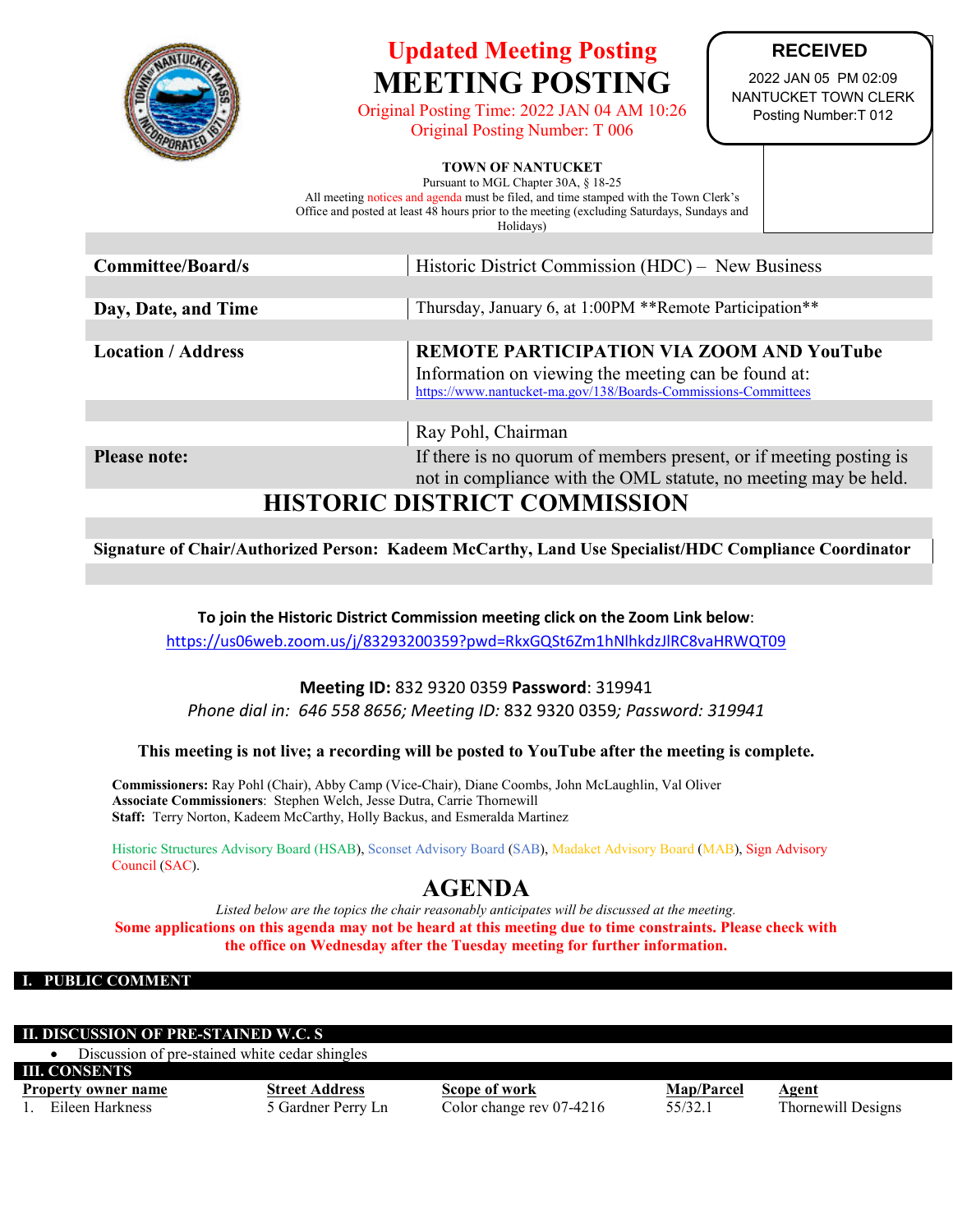|          | IV. DENIAL                                                                     |                                 |                                                                                                            |                    |                             |
|----------|--------------------------------------------------------------------------------|---------------------------------|------------------------------------------------------------------------------------------------------------|--------------------|-----------------------------|
|          | 1. Charles Schwarzapfel                                                        | 9 Maine Ave                     | Pool                                                                                                       | 60.3.1/425         | <b>NAG</b>                  |
|          | Denial due to lack of response.<br>$\bullet$                                   |                                 |                                                                                                            |                    |                             |
|          | <b>V. NEW BUSINESS 12/07/2021</b>                                              |                                 |                                                                                                            |                    |                             |
|          | <b>Property owner name</b>                                                     | <b>Street Address</b>           | <b>Scope of work</b>                                                                                       | Map/Parcel         | <b>Agent</b>                |
| 1.       | Rose R.T. 11-5107 (OB)                                                         | 28 India St                     | Spa                                                                                                        | 42.3.4/8           | Jardins Int.                |
| 2.       | Jim & Karen Poole 11-5232                                                      | 43 Main St                      | Fence                                                                                                      | 73/18              | <b>Brent Young</b>          |
| 3.       | Anthony Noto 11-5270                                                           | 10 Lincoln Ave                  | Addition & renovation                                                                                      | 30/184             | Emeritus                    |
| 4.       | 450 Green Park LLC 11-5272                                                     | 2 Stone Alley                   | Addition/alteration/foundation                                                                             | 42.3.1/102         | Emeritus                    |
|          | <b>VI. OLD BUSINESS 12/14/2021</b>                                             |                                 |                                                                                                            |                    |                             |
|          | <b>Property owner name</b>                                                     | <b>Street Address</b>           | Scope of work                                                                                              | Map/Parcel         | <b>Agent</b>                |
| 1.       | <b>Rich Gillis</b>                                                             | 38 Prospect St Lot 29           | Hardscape                                                                                                  |                    | Linda Williams              |
|          |                                                                                |                                 | Commissioners: Pohl, Camp, McLaughlin, Coombs, Thornewill; Alternates: None; Recused: None                 |                    |                             |
| 2.       | 23 Broad St LLC                                                                | 23 Broad St.                    | Fenestration & addition                                                                                    | 42.4.2/77          | Emeritus                    |
|          | $\bullet$                                                                      |                                 | Commissioners: Pohl, McLaughlin, Coombs, Oliver, Thornewill; Alternates: Welch, Dutra; Recused: None       |                    |                             |
|          | <b>VII. NEW BUSINESS 12/21/2021</b>                                            |                                 |                                                                                                            |                    |                             |
|          | <b>Property owner name</b>                                                     | <b>Street Address</b>           | Scope of work                                                                                              | Map/Parcel         | <b>Agent</b>                |
| 1.       | Andrew Sievers 12-5305                                                         | 12 Codfish Park                 | New shed                                                                                                   | 73.2.4/9           | Salt Spray Sheds            |
| 2.       | 3 Beaver St LLC 12-5316                                                        | 3A Beaver St                    | Dormers, raise foundation                                                                                  | 55.1.4/97          | Polly Walldorf              |
| 3.       | Jim & Cindy Henrich 12-5354                                                    | 37 Fair St                      | Roof & fenestration changes                                                                                | 42.3.2/212         | Emeritus                    |
| 4.       | John Manera                                                                    | 4 Larrabee Lane                 | New dwelling                                                                                               | 55/102.7           | Linda Williams              |
| 5.       | Koyote Realty Trust                                                            | 4 Hickory Meadow Ln             | Roof walk                                                                                                  | 41/900             | Linda Williams              |
| 6.       | 8 North Star NT                                                                | 8 North Star                    | Roof walk                                                                                                  | 30/212             | Linda Williams              |
| 7.       | Sam Shamoun                                                                    | 9 Field Ave                     | New dwelling                                                                                               | 80/162.1           | Linda Williams              |
|          | VIII. OLD BUSINESS 12/28/2021                                                  |                                 |                                                                                                            |                    |                             |
|          | <b>Property owner name</b>                                                     | <b>Street Address</b>           | <b>Scope of work</b>                                                                                       | Map/Parcel         | <b>Agent</b>                |
| 1.       | 13 Commercial Wf. LLC 09-4749                                                  | 13 Commercial Wharf             | Revise changes on addition                                                                                 | 42.2.4/10          | <b>NAG</b>                  |
|          | $\bullet$                                                                      |                                 | Commissioners: Pohl, Camp, McLaughlin, Coombs, Oliver; Alternates: Welch, Dutra, Thornewill; Recused: None |                    |                             |
| 2.       | Matt O'Connor                                                                  | 16 Tashama Lane                 | Add spa & retaining wall                                                                                   | 55/481             | <b>KM</b> Designs           |
|          | <b>HELD FOR VIEW</b><br>$\bullet$                                              |                                 |                                                                                                            |                    |                             |
|          |                                                                                |                                 |                                                                                                            |                    |                             |
|          |                                                                                |                                 |                                                                                                            | 25/39              |                             |
| 3.       | Robert Meyer 10-4866                                                           | 307 Polpis Rd.                  | New Dwelling                                                                                               |                    | <b>CWA</b>                  |
|          |                                                                                |                                 | Commissioners: Pohl, McLaughlin, Coombs, Oliver, Welch; Alternates: Dutra, Thornewill; Recused: None       |                    |                             |
|          | 4. Nice to Be back LLC 11-5037                                                 | 43 Kendrick St                  | New pool                                                                                                   | 76.4.3/31          | <b>CWA</b>                  |
|          | $\bullet$                                                                      |                                 | Commissioners: Pohl, Camp, McLaughlin, Coombs, Dutra; Alternates: Welch, Thornewill; Recused: None         |                    |                             |
| 5.       | Kim Wentworth 11-5168                                                          | 14 Lincoln Ave                  | Move & increase pool                                                                                       | 30/182             | Mark Cutone                 |
|          | $\bullet$                                                                      |                                 | Commissioners: Pohl, Camp, McLaughlin, Coombs, Oliver; Alternates: Welch, Thornewill; Recused: None        |                    |                             |
|          | 6. NIR Retail LLC 11-5041                                                      | 4 Harbor Square                 | Renovate building                                                                                          | 42.2.4/1           | Workshop APD                |
|          | $\bullet$                                                                      |                                 | Commissioners: Pohl, Camp, McLaughlin, Coombs, Oliver; Alternates: Welch, Dutra, Thornewill; Recused: None |                    |                             |
|          | 22 Easton LLC 05-3644                                                          | 22 Easton St. Pool & hardscape  |                                                                                                            | 42.1.1/12          | Ahern Design                |
|          | Commissioners: Pohl, Camp, Coombs, Thornewill; Alternates: None; Recused: None |                                 |                                                                                                            |                    |                             |
| 8.       | Okay Okay House 10-4821                                                        | 10 Union St.                    | Parking & patio                                                                                            | 42.3.1/43          | <b>BPC</b> Architecture     |
|          |                                                                                |                                 | Commissioners: Pohl, Coombs, Oliver, Welch, Thornewill; Alternates: Dutra; Recused: None                   |                    |                             |
|          | 9. Family Ties Ack LLC 11-5125                                                 | 11 Alliance Lane                | Pool, court, hardscape                                                                                     | 39/24.1            | <b>Atlantic Landscaping</b> |
|          |                                                                                |                                 | Commissioners: Pohl, Camp, McLaughlin, Coombs, Thornewill; Alternates: Welch, Dutra; Recused: None         |                    |                             |
|          | 10. Family Ties Ack LLC 11-5159                                                | 11 Alliance Lane                | New dwelling                                                                                               | 39/24.1            | Studio Ppark                |
|          |                                                                                |                                 | Commissioners: Pohl, Camp, McLaughlin, Coombs, Thornewill; Alternates: Welch, Dutra; Recused: None         |                    |                             |
|          | 11. 33 North Mill St. LLC 11-5126                                              | 7 N. Mill St.                   | Hardscape                                                                                                  | 55.4.4/77          | <b>Atlantic Landscaping</b> |
|          |                                                                                |                                 | Commissioners: Pohl, Camp, McLaughlin, Coombs, Oliver; Alternates: Thornewill; Recused: None               |                    |                             |
|          | 12. Brett Fodiman 10-4969                                                      | 27 Cato Lane                    | Main House                                                                                                 | 55/118             | <b>CWA</b>                  |
|          | $\bullet$                                                                      |                                 | Commissioners: Pohl, McLaughlin, Coombs, Oliver, Thornewill; Alternates: None; Recused: None               |                    |                             |
|          | 13. Brett Fodiman 10-4968                                                      | 27 Cato Lane                    | <b>Guest House</b>                                                                                         | 55/118             | <b>CWA</b>                  |
|          |                                                                                |                                 | Commissioners: Pohl, McLaughlin, Coombs, Oliver, Thornewill; Alternates: None; Recused: None               |                    |                             |
|          | 14. Brett Fodiman 10-4970                                                      | 27 Cato Lane                    | Garage                                                                                                     | 55/118             | <b>CWA</b>                  |
|          | $\bullet$                                                                      |                                 | Commissioners: Pohl, McLaughlin, Coombs, Oliver, Thornewill; Alternates: None; Recused: None               |                    |                             |
|          | IX. NEW BUSINESS 01/04/2022                                                    |                                 |                                                                                                            |                    |                             |
|          | <b>Property owner name</b>                                                     | <b>Street Address</b>           | <b>Scope of work</b>                                                                                       | <b>Map/Parcel</b>  | <b>Agent</b>                |
| 1.       | Faith Breen 11-5147                                                            | 19 Broadway Sconset             | Roof change c1750                                                                                          | 73.1.3/111         | Steven Stockigt             |
| 2.<br>3. | Duane Jones 12-5360<br>Brett Fodiman 12-5374                                   | 21 Meader St<br>3 Tetawkimo Dr. | Fence<br>New dwelling                                                                                      | 42.2.3/44<br>53/41 | Val Oliver<br><b>CWA</b>    |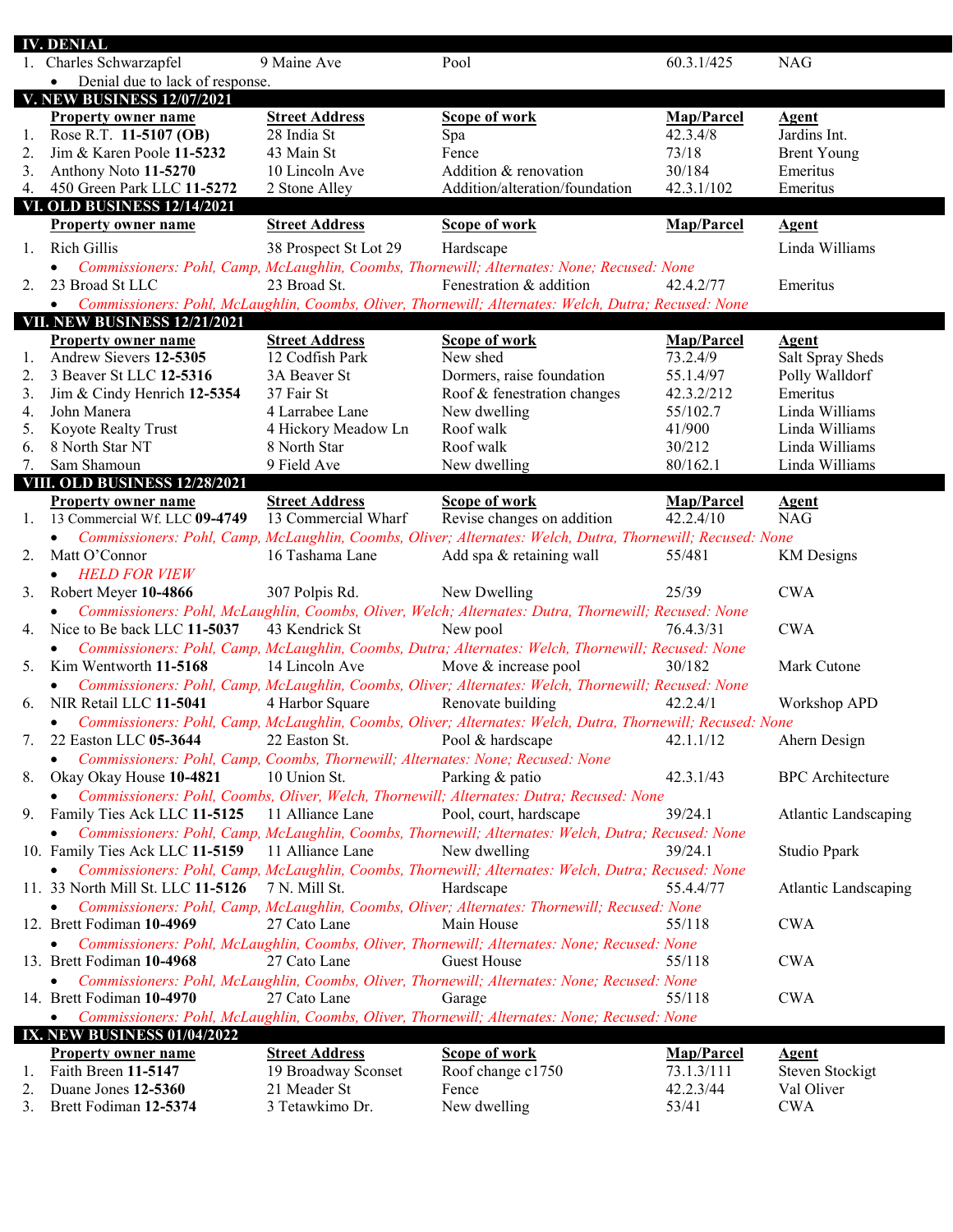| 4. | John Wolff 12-5385                       | 32 Woodbine Rd                                   | New $2^{Nd}$ dwelling                                                 | 80/18      | <b>MCA</b>                  |
|----|------------------------------------------|--------------------------------------------------|-----------------------------------------------------------------------|------------|-----------------------------|
| 5. | Georgi Dimov 12-5383                     | 15B Greglen Ave                                  | New shed                                                              | 68/187.1   | Georgi Dimov                |
| 6. | Grace Hull 12-5397                       | 27 Beach Grass Rd                                | New dwelling                                                          | 68/380     | Topham Design               |
| 7. | Terrence Carden 12-5378                  | 7 Mayhew Dr.                                     | Alterations                                                           | 92.4/209   | Permit Plus                 |
| 8. | Christian Brunet 12-5377                 | 4 Quidnet Rd                                     | M.H. alterations                                                      | 20/709     | Permit Plus                 |
| 9. | Christian Brunet 12-5376                 | 4 Quidnet Rd                                     | Cottage alterations                                                   | 20/709     | Permit Plus                 |
|    | 10. Galley West LLC 12-5396              | 1 Mothball Ave                                   | Move on studio                                                        | 83/424     | Sophie Metz Designs         |
|    | 11. Paul Darrah 12-5393                  | 28 N Water St                                    | Dormer, door & window chng                                            | 42.4.3/22  | <b>EMDA</b>                 |
|    | <b>HELD FOR HSAB REVIEW</b>              |                                                  |                                                                       |            |                             |
|    | 12. Peter Lisi 12-5407                   | 2 Flintlock Rd                                   | Dormer & window rev 05-1012                                           | 75/50      | Shelter <sub>7</sub>        |
|    | 13. Barbara VonDerGorben 12-5388         | 132 Main St                                      | Hardscape                                                             | 42.3.3/45  | Grady Murtagh               |
|    | <b>HELD FOR HSAB REVIEW</b><br>$\bullet$ |                                                  |                                                                       |            |                             |
|    | 14. Brad Henke 12-5409                   | 14 Oak Hollow Lane                               | Roof top solar                                                        | 56/114     | Cotuit Solar                |
|    | <b>HELD FOR VIEW</b><br>$\bullet$        |                                                  |                                                                       |            |                             |
|    | 15. John Barry 12-5398                   | 22 Eel Point Rd                                  | Demo or move off garage                                               | 40/45      | Emeritus                    |
|    | 16. Don Russell 12-5422                  | 14 Brewster Rd                                   | New $3rd$ dwelling                                                    | 54/236     | Don Russell                 |
|    | 17. LBC Sconset LLC 12-5413              | 9 Hawks Circle                                   | Hardscape revision                                                    | 74/37.1    | Ahern LLC                   |
|    | 18. Pat Augustine 12-5419                | 13 Woodbury Ln                                   | Hardscape revision                                                    | 41/549     | Ahern LLC                   |
|    | 19. Eric Savetsky 12-5418                | 12B Oak Hollow                                   | Pool & hardscape                                                      | 56/128.2   | Ahern LLC                   |
|    | 20. 4170 & Down LLC 12-5416              | 107 Tom Nevers Rd                                | Hardscape                                                             | 91/26      | Ahern LLC                   |
|    | 21. Johnson Charles Trust 12-5415        | 24 Bassett Rd                                    | Driveway & hardscape                                                  | 26/61      | Ahern LLC                   |
|    | 22. 1 Caroline Way LLC 12-5414           | 1 Caroline Way                                   | Pool & hardscape                                                      | 82/59      | Ahern LLC                   |
|    | 23. Tallat LLC 12-5423                   | 14 Union St                                      | Addition & fenestration                                               | 42.3.2/17  | Meerbergen Designs          |
|    | • HELD FOR HSAB REVIEW                   |                                                  |                                                                       |            |                             |
|    | 24. Tallat LLC 12-5424                   | 14 Union St                                      | New shed                                                              | 42.3.2/17  | Meerbergen Designs          |
|    | • HELD FOR HSAB REVIEW                   |                                                  |                                                                       |            |                             |
|    | 25. Olsen Family 12-5425                 | 28 Prospect St                                   | New dwelling                                                          | 55.44/77.1 | Val Oliver                  |
|    | • HELD FOR HSAB REVIEW                   |                                                  |                                                                       |            |                             |
|    | 26. 66 Easton LLC 12-5417                | 66 Easton St                                     | Fence                                                                 | 42.4.1/62  | Toni Yacobin                |
|    | • HELD FOR HSAB REVIEW                   |                                                  |                                                                       |            |                             |
|    | 27. Hightide Partners 12-5446            | 8 Ackermuck Way lot 29                           | Hardscape                                                             | 41/618     | <b>Atlantic Landscaping</b> |
|    | 28. Elizabeth Powell 12-5445             | 71 Cliff Rd                                      | Hardscape & retaining wall                                            | 30/160     | <b>Atlantic Landscaping</b> |
|    | 29. Elizabeth Powell 12-5440             | 71 Cliff Rd                                      | New cabana                                                            | 30/160     | Thornewill Design           |
|    | 30. Melissa Spruce 12-5433               | 21 Bank St                                       | Addition rev 72714                                                    | 73.1.3/57  | Gryphon Architects          |
|    | 31. Georgi Dimov 12-5434                 | 3 Miles Ct                                       | Addition                                                              | 68/187.2   | Georgi Dimov                |
|    | 32. NIR Retail LLCV 12-5442              | 27 Old South Wharf                               | Widen dormer                                                          | 42.2.4/2   | Emeritus                    |
|    | • HELD FOR HSAB REVIEW                   |                                                  |                                                                       |            |                             |
|    | 33. Eleven Lincoln Trust 12-5444         | 32 Jefferson Ave                                 | Demo or move off studio                                               | 30/132     | Botticelli + Pohl           |
|    | 34. Eleven Lincoln Trust 12-5447         | 32 Jefferson Ave                                 | Demo or move off guest house                                          | 30/132     | Botticelli + Pohl           |
|    | 35. Eleven Lincoln Trust 12-5443         | 32 Jefferson Ave                                 | New guest house                                                       | 30/132     | Botticelli + Pohl           |
|    | <b>HELD FOR HSAB REVIEW</b><br>$\bullet$ |                                                  |                                                                       |            |                             |
|    | 36. 1 Caroline Way LLC 12-5439           | 1 Caroline Way                                   | Main house revisions                                                  | 82/59      | Vicente Burne               |
|    | 37. Ali & Zach Smith                     | 232 Madaket Rd                                   | New Dwelling                                                          | 59.4/120.1 | JN Design                   |
|    | 38. Ali & Zach Smith                     | 232 Madaket Rd                                   | New Garage                                                            | 59.4/120.1 | JN Design                   |
|    | 39. Michael Robinson                     | 13 Fayette St.                                   | Roof walk                                                             | 42.3.2/28  | Sanne Payne                 |
|    | 40. Courtney Arnot                       | 8 New St                                         | Fence                                                                 | 55.4.1/35  | Courtney Arnot              |
|    | 41. Delfmark LP                          | 10 Rugged Rd                                     | Building move off                                                     | 67/303     | Stephen Maury               |
|    | 42. Larry Maury                          | 23 Washington St                                 | Like Kind window replacement                                          | 42.3.1/39  | Larry Maury                 |
|    | Approved Minutes -                       |                                                  |                                                                       |            |                             |
|    | Review Minutes -                         |                                                  |                                                                       |            |                             |
|    | Other Business -                         | $\bullet$                                        | Next HDC Meeting-Tuesday, January 11 <sup>th</sup> at 5:00PM via ZOOM |            |                             |
|    |                                          | Discussion of Advisory Board review<br>$\bullet$ |                                                                       |            |                             |
|    |                                          |                                                  |                                                                       |            |                             |
|    |                                          | $\bullet$                                        | Section 106 - Sunrise Wind Farm Project, Intro                        |            |                             |
|    |                                          | $\bullet$                                        | Discussion of additions and new dwellings added to the consent agenda |            |                             |
|    |                                          | $\bullet$                                        | Review policy of Move/Demo hearings in relation to new dwellings      |            |                             |
|    |                                          | Hardscaping<br>$\bullet$                         |                                                                       |            |                             |
|    |                                          | Discussion of salvaging demos<br>$\bullet$       |                                                                       |            |                             |
|    |                                          |                                                  |                                                                       |            |                             |